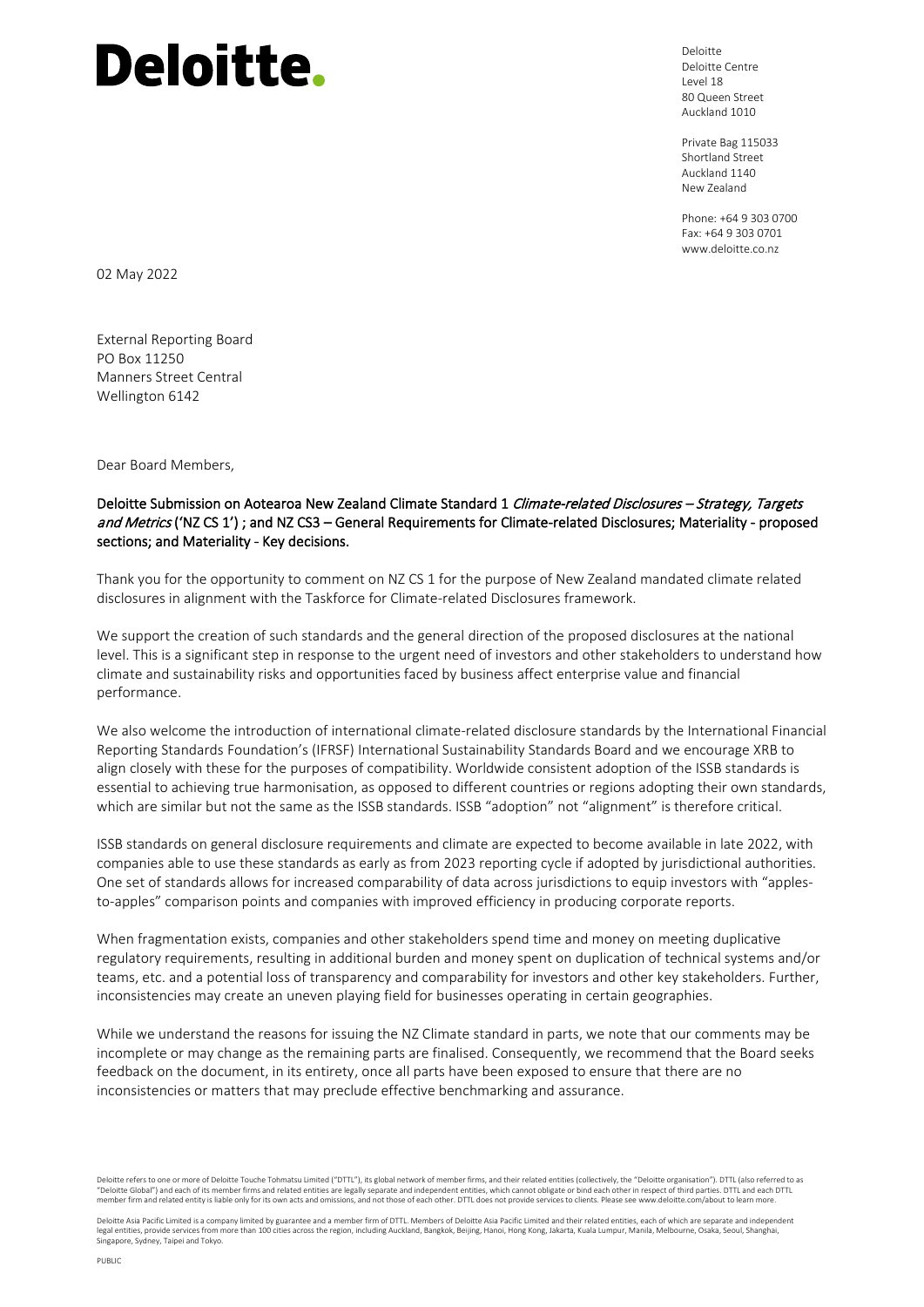

We have included our comments in Appendix 1 in response to the specific questions raised. Please do not hesitate to contact us should you require further clarification on any of the matters discussed.

Yours sincerely

Deloitte Limited

**Andrew Boivin** Partner for Deloitte Limited (as trustee for the Deloitte Trading Trust)

Enclosure: Appendix 1: NZ CS 1: Strategy Appendix 2: NZ CS 1: Metrics & Targets Appendix 3: Assurance Appendix 4: NZ CS 3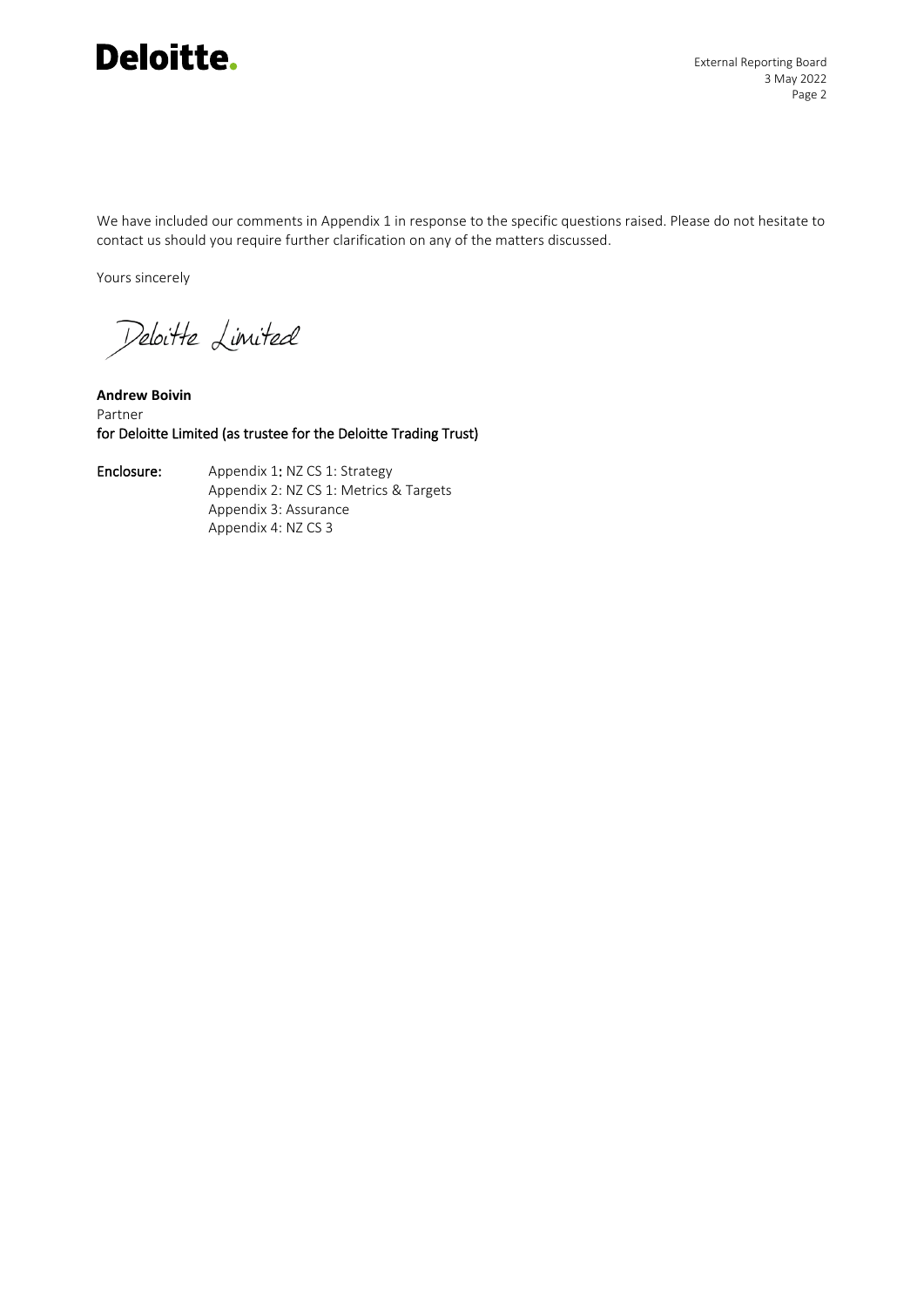### Appendix 1

### NZ CS 1: Strategy

- 1. Do you think the proposed Strategy section of NZ CS 1 meets primary user needs?
- 2. Transition risks: XRB may wish to consider including more detail on Transition risks and opportunities; and providing more detailed guidance relating to Transition risk and opportunity scenario analysis. XRB's guidance on Transition Risks may benefit from including information about Transition Risk scenarios, or guiding CREs toward resources such as those provided by the Network for Greening the Financial System [\(NGFS\)](https://www.ngfs.net/en).
- 3. To ensure consistent outputs from the Disclosures, XRB may also consider defining the scenarios that CREs should apply for the purposes of Physical Risk scenario analysis and seek to align with the guidance provided by government's National Climate Change Risk Assessment framework (as recommended by the TCFD).
- 4. Do you think that the information in this section of the standard will provide information that is useful to primary users for decision making? If not, please explain why not and identify any alternative proposals.
- 5. XRB may consider providing CRE's with guidance and definitions that are in-step with government targets and guidance, to ensure a degree of homogeneity in report structures that would enable primary users to benchmark performance more effectively.
- 6. Do you consider that this section of the standard is clear and unambiguous in terms of the information to be disclosed? If not, how could clarity be improved?
- 7. There appears to be conflicting messaging relating to Transition Planning. This is addressed in greater detail in responses 20 – 23.
- 8. Do you consider that this section of the standard is adequately comprehensive and achieves the right balance between prescriptiveness and principles-based disclosures? If not, what should be removed or added to achieve a better balance?
- 9. As above, this section would benefit from more detailed guidance on Transition Risk scenarios.
- 10. This section would also benefit from clearer and more consistent guidance on Transition Planning, ensuring that objectives are aligned with Central Government's Nationally Determined Contribution targets.
- 11. Do you agree that a standalone disclosure describing the entity's business model and strategy is necessary? Why or why not?
- 12. Yes, a description of the business model and strategy provides the regulator with a reference point against which to assess the appropriateness and relevance of the climate risk scenario analysis and the resilience strategy.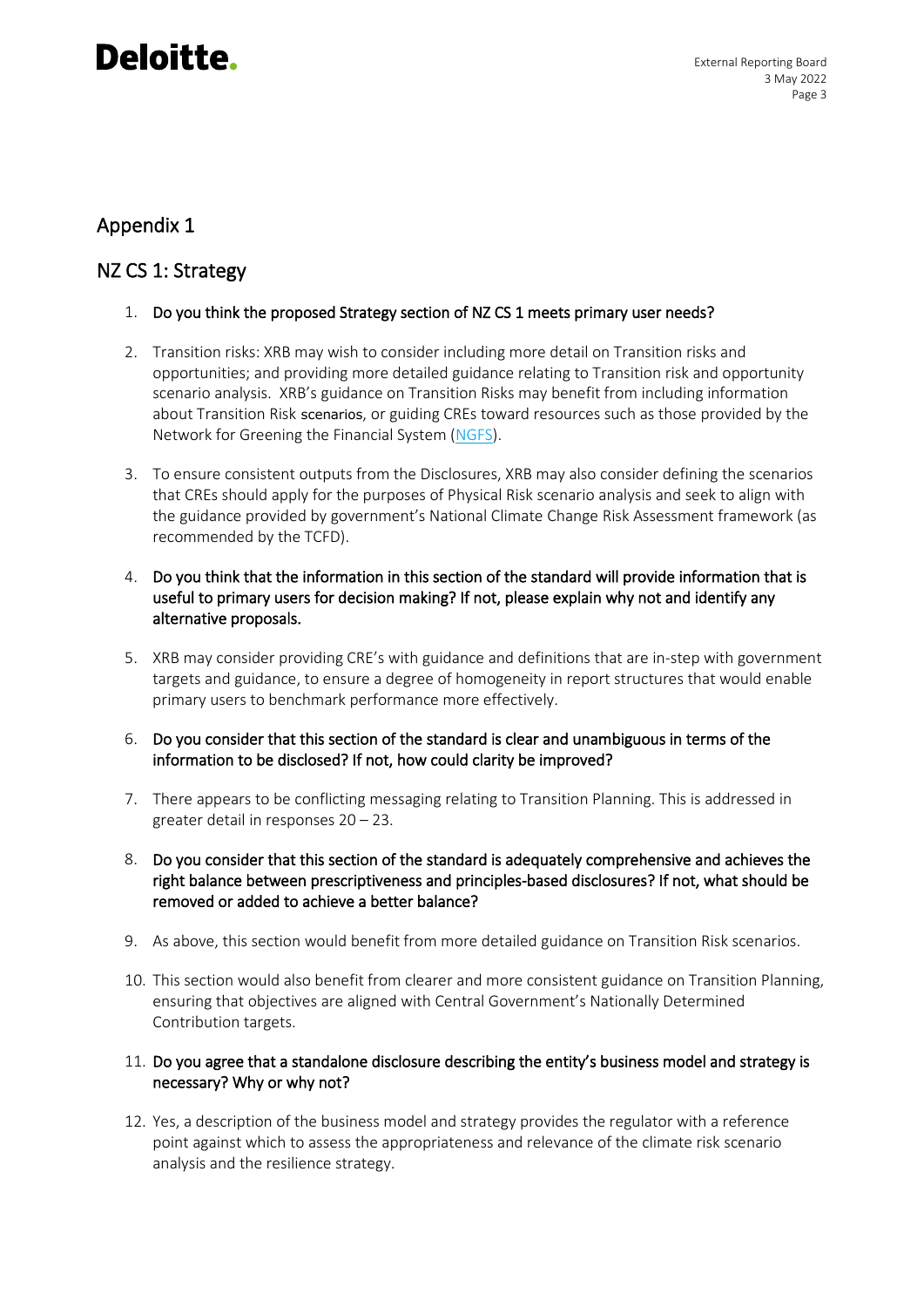- 13. Do you agree that we should not prescribe which global mean temperature increase scenario(s) should be used to explore higher physical risk scenarios (such as 2.7°C and/or 3.3°C or by using Representative Concentration Pathways (RCP) such as RCP4.5 or 6), but rather leave this more open by requiring a 'greater than 2°C scenario'? Why or why not?
- 14. In the interest of ensuring that disclosures that are comparable, XRB may consider using wording that ensures CREs access and reference the most current data sets. XRB's reference to Representative Concentration Pathway scenarios suggests that XRB is referencing the earlier IPCC AR5 report, which has been superseded by the AR6 report and datasets.
- 15. It is worth noting that the datasets used in the most recent IPCC AR6 report have been derived from an updated methodology (Shared Socio-economic Pathways) and consequently, the global warming projections have been upwardly revised. Correspondingly, New Zealand's National Institute for Weather and Atmospheric Research (NIWA) is currently revising the climate change projections for New Zealand.
- 16. To elicit consistent and comparable disclosures, XRB may consider revising its use of terminology to reflect the most current datasets - i.e. Shared Socio-economic Pathways – Representative Concentration Pathways (SSP-RCP).
- 17. Alternatively, XRB may consider using more generic terminology such as 'the latest global warming scenarios provided by the IPCC Scenarios: In terms of prescribing which scenarios to test against, the Ministry for the Environment's National Climate Change Risk Assessment (NCCRA) Framework recommends assessing against at least two global warming pathways above the 2° Celsius scenario and specifies these as being the RCP4.5 (SSP2-4.5) and RCP 8.5 (SSP5-8.5) – refer to p22 of the National Climate Change Risk Assessment Framework (NCCRA / [Arotakenga Huringa](https://environment.govt.nz/assets/Publications/Files/arotakenga-huringa-ahuarangi-framework-for-national-climate-change-risk-assessment-for-aotearoa-FINAL.pdf)  [Āhuarangi](https://environment.govt.nz/assets/Publications/Files/arotakenga-huringa-ahuarangi-framework-for-national-climate-change-risk-assessment-for-aotearoa-FINAL.pdf)).
- 18. The TCFD guidance recommends that disclosers align with the guidance provided by the national government in question. To ensure alignment with TCFD and central government, and to ensure greater consistency and comparability of disclosures, XRB may consider aligning with the scenario analysis methodology employed by government for the purposes of the NCCRA – in other words, clearly defining the scenarios as SSP1 – 2.6; SSP2-4.5; and SSP5-8.5.
- 19. We do not require transition plans to be tied to any particular target such as net zero and/or 1.5°C, but that entities will be free to disclose this if they have done so. Do you agree? Why or why not?
- 20. XRB's non-requirement for CRE's to tie transition plans to established targets appears to run counter to the commentary set out in Section 6.3, Table 5: Proposed first-time adoption provisions for Strategy. In Table 5 - Transition Plans - Comment, XRB notes:
- 21. *This approach reflects the demands of primary users, the urgency of the climate crisis and the need to reduce emissions in line with existing legislative emissions reduction targets at the national level, in the context of the Paris Agreement. Capability building is not a concern in the same way as it is for adaptation planning.*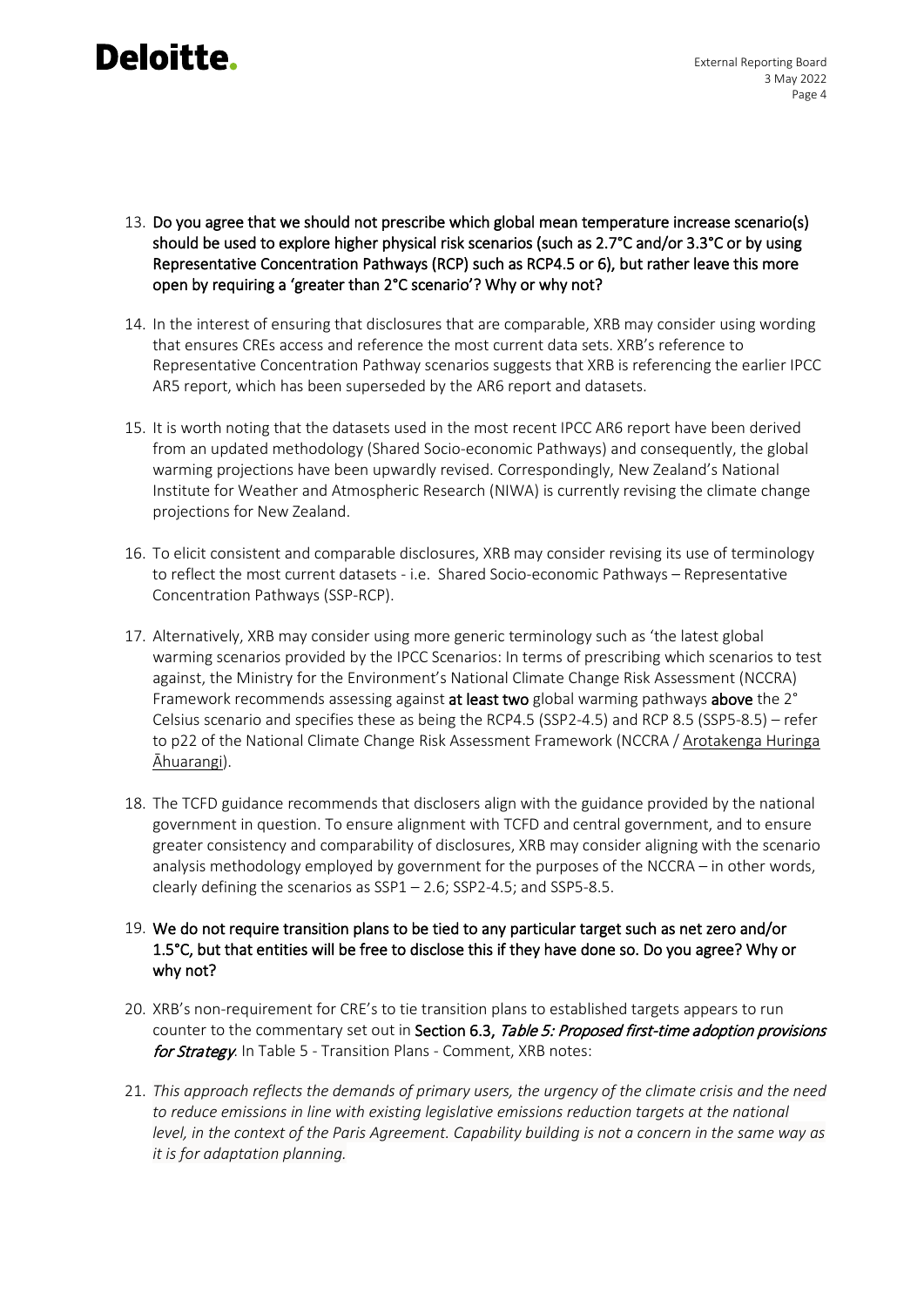- 22. We suggest that XRB encourages CREs to set emissions reduction targets that are, at a minimum, aligned with New Zealand's Nationally Determined Contribution, which in turn supports the objective of an orderly transition that shields New Zealand businesses against the supply and demand shocks that are predicted under the NGFS disorderly transition scenarios.
- 23. Furthermore, encouraging CREs to adopt science-based targets that are aligned to the Nationally Determined Contribution will serve to shield CRE's against future potential carbon price exposure.

#### 24. Do you have any views on the defined terms as they are currently proposed?

25. As above, in the interest of consistency and comparability, XRB may consider aligning definitions and guidance with those provided by the current IPPC climate projections; and with central government guidance on climate change assessments, as set out in the NCCRA; and to reference and include the NGFS terminology for defining transition scenarios.

#### 26. The XRB has identified adoption provisions for some of the specific disclosures in NZ CS 1: Do you agree with the proposed first-time adoption provisions? Why or why not?

27. The first-time adoption provisions appear to be fair and reasonable and will provide CREs adequate time to gain the level of maturity required for compliant disclosures, going forward. The adoption provisions appear to be well-considered insofar as they acknowledge the complexity associated with quantifying the financial impact of climate change, and with developing appropriate adaptation strategies. The staged approach for including quantitative data and for establishing adaptation and transition planning appears to be sensible.

#### 28. In your view, is first-time adoption relief needed for any of the other disclosure requirements? Please specify the disclosure and provide a reason.

29. The XRB may consider including similar adoption provisions for the Targets & Metrics sections, with specific reference to third-party verified value chain emissions, given the absence of established methodologies for capturing and reporting value chain emissions.

#### 30. If you are requesting further first-time adoption relief, what information would you be able to provide in the interim?

a. N/A.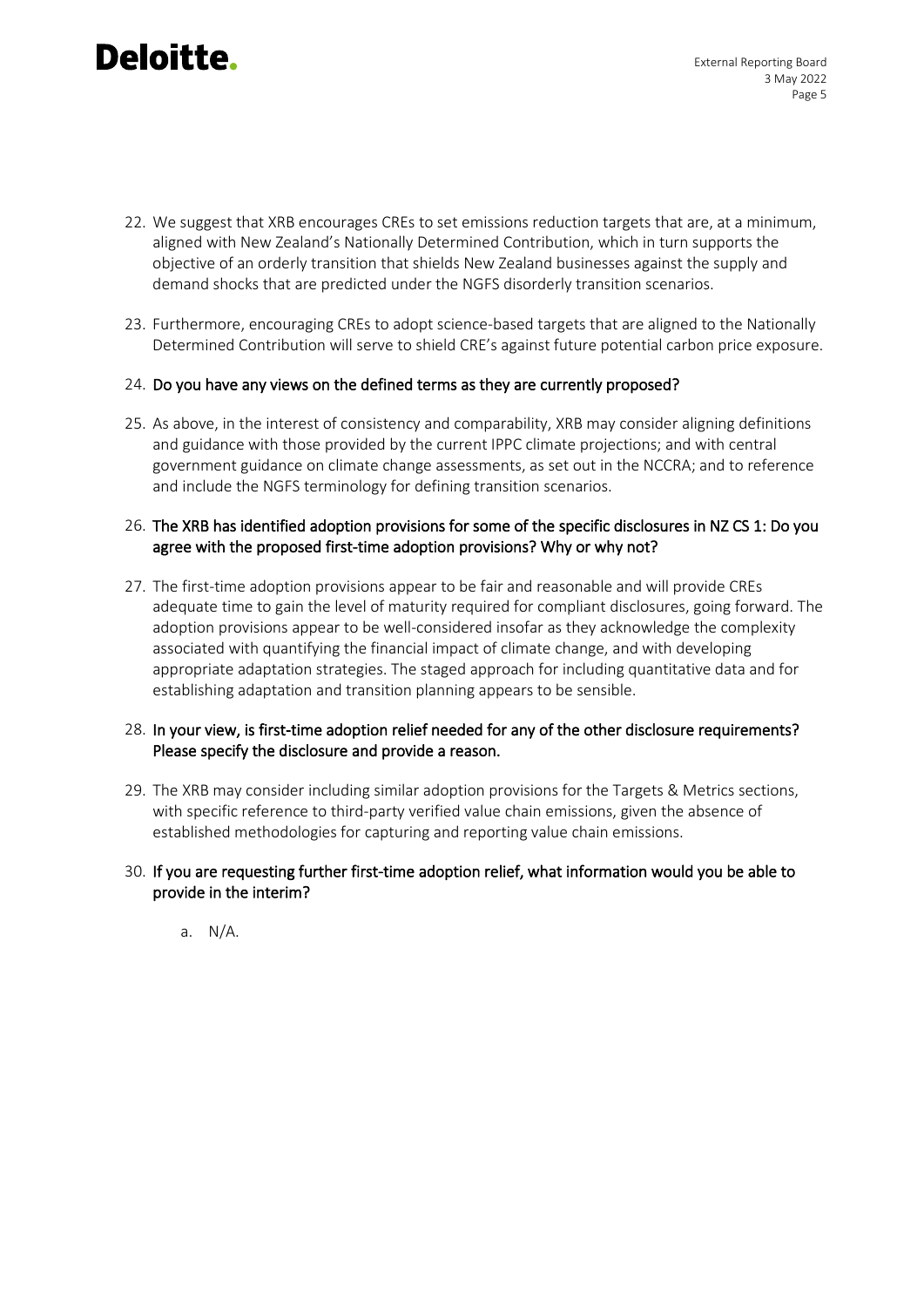### Appendix 2

### NZ CS 1: Metrics and Targets

- 31. Do you think the proposed Metrics and Targets section of NZ CS 1 meets primary user needs?
- 32. Please refer to the responses below.
- 33. Do you think that the information in this section of the standard will provide information that is useful to primary users for decision making? If not, please explain why not and identify any alternative proposals.
- 34. For the purposes of achieving consistent and comparable outputs, XRB may consider specifying a measurable and unambiguous metric, such as absolute emissions reduction of CO2e.
- 35. Several of the cross-industry metrics such as transition and physical risks, and subjective internal emissions pricing will not yield comparable or meaningful outputs. Emissions intensity, for example, will not provide a clear picture of emissions performance; it provides an indication of energy efficiency without considering other factors such as increased productivity or growth. In other words, an organisation may have improved its energy efficiency, but its emissions footprint continues to grow due to expansion of operations. Similarly, internal carbon pricing, unless linked to an external verifiable source such as Treasury's carbon shadow price, risks providing misleading or incomplete information relating to an organisation's carbon price exposure.

#### 36. Do you consider that this section of the standard is clear and unambiguous in terms of the information to be disclosed? If not, how could clarity be improved?

- 37. It is unclear as to whether XRB requires CREs to adopt one, or all, of the cross-industry metrics. Point 4 on p32 implies that all metrics must be adopted and disclosed; Point 5 on p32 suggests that CREs can select metrics on a discretionary basis; Point 8 on p33 suggests that CREs can choose one of the metrics, for the purposes of target-setting.
- 38. Some of the definitions would benefit from clearer wording. Emissions intensity, for example, could be defined as CO2e/dollar invested; or CO2e / m2 floor space; or CO2e / dollar of sales revenue.
- 39. Do you consider that this section of the standard is adequately comprehensive and achieves the right balance between prescriptiveness and principles-based disclosures? If not, what should be removed or added to achieve a better balance?
- 40. This section would benefit from more detailed guidance on Scope 3 Value Chain measurement, methodologies, available published international guidance, and sources of emission factors.
- 41. We have not specified industry-specific metrics. The guidance will direct preparers where to look for industry-specific metrics. Do you believe this is reasonable or do you believe we should include a list of required metrics by industry? If so, do you believe we should use the TCFD recommendations or follow the TRWG prototype?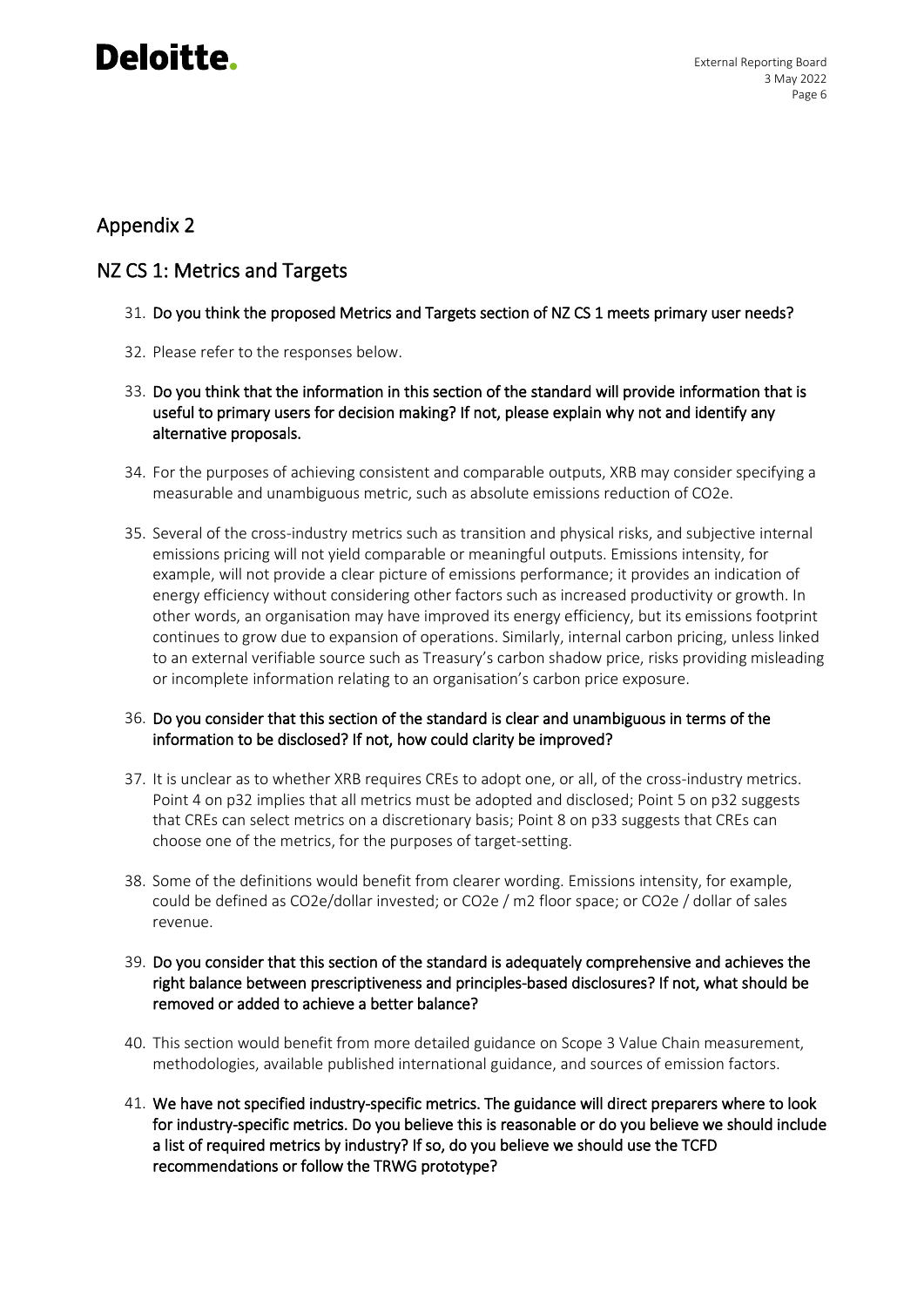- 42. XRB may consider providing the context for each proposed metric and to provide a clear link between each metric and its corresponding target.
- 43. XRB may also consider requiring CREs to adopt science-based targets to ensure that New Zealand tracks more effectively toward its NDC target.
- 44. We will require disclosure of scope 3 value chain emissions as part of this standard. Are there areas (particularly in your scope 3 value chain) where there are impediments to measuring at present? If so, what are these areas and when do you think it might be possible to measure these areas?
- 45. Emission Factor databases: Particularly for certain scope 3 value chain categories of emissions, there is a lack of readily/publicly available and up to date emission factors to use in measurement. For example, companies that wish to undertake Scope 3 screening using dollar spend, do not have readily available economic consumption based/dollar-based emission factor databases to access. Existing studies were done many years ago. On the other hand certain categories will have multiple sources of emission factors which would impact on the comparability of reporting/measurement across reporting entities.
- 46. Engagement within the value chain: Companies looking to obtain information on the emissions produces by their upstream and downstream activities will encounter difficulties in obtaining good quality information and data from third parties outside their control. This in turn will impact on the quality, completeness, and accuracy of emissions measurement.
- 47. We recommend that the XRB include sufficient guidance on where to access emission factors that will assist in measurement across the value chain. There should be a phased introduction of scope 3 value chain assurance given the level of uncertainty in data, measurement, and methodologies.
- 48. Paragraphs 8, 9 and 10 contain specific requirements relating to the disclosure of GHG emissions to facilitate the conduct of assurance engagements in line with the requirement of section 461ZH of the Financial Markets Conduct Act. Do you have any observations or concerns about these proposed requirements?
- 49. Section 8 f) outlines that an entity must disclose a summary of specific exclusions of sources, facilities and/or operations. We recommend that entities also explain why these have been excluded to enhance transparency.
- 50. Do you have any views on the defined terms as they are currently proposed?
- 51. No
- 52. The XRB has proposed not providing first-time adoption provisions for the Metrics and Targets section of NZ CS 1. Do you agree? Why or why not?
- 53. No. XRB may consider providing a first-time provision to allow CREs to include scope 3 value chain from year 2 onwards, in order to allow CREs time to prepare their data collection methodology, quality assurance processes, and measurement approaches.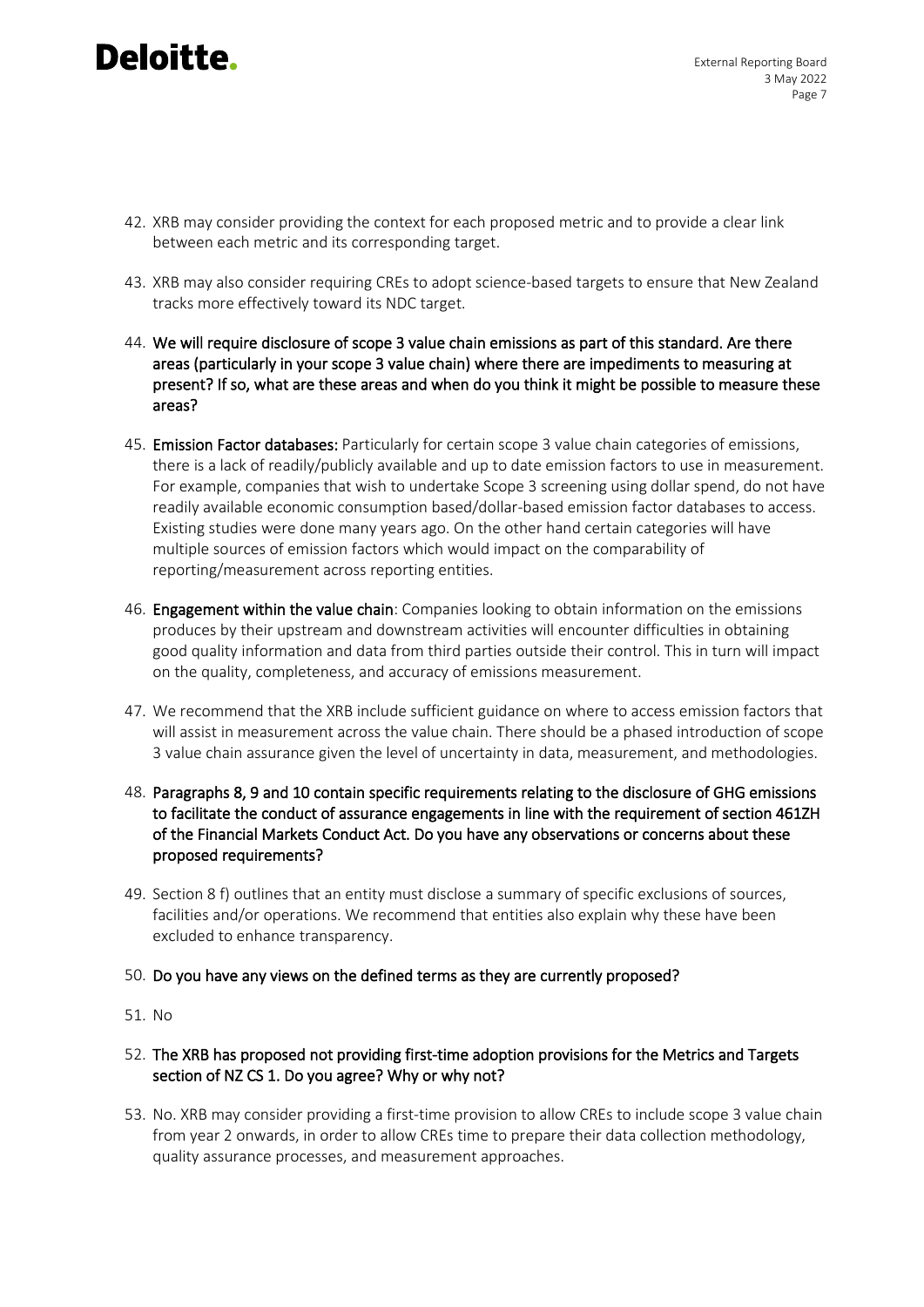External Reporting Board 3 May 2022 Page 8

### Appendix 3

#### Assurance

- 54. The XRB proposes that the minimum level of assurance for GHG emissions be set at limited assurance. Do you agree?
- 55. We agree with respect to scope 1 and 2 emissions, however we think full scope 3 value chain emissions should have a phased introduction for assurance given the high degree of estimation uncertainty, poor underlying data quality, and lack of readily available and up to date emission factors for certain scope 3 categories.